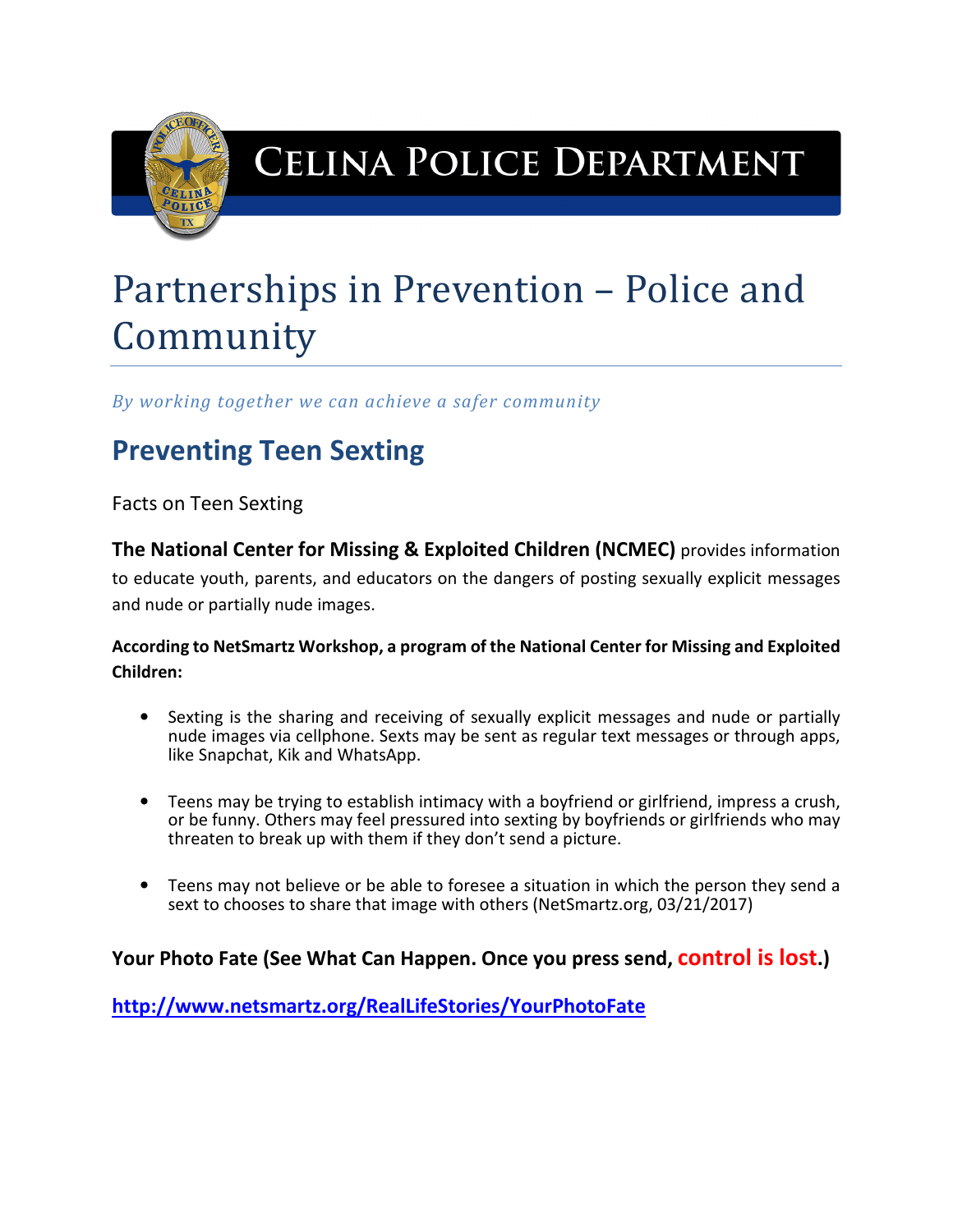#### **Sexting Prevention Tips from NetSmartz Workshop**



The NetSmartz Workshop, a program of the National Center for Missing and Exploited Children provides interactive educational information focused on preventing sexting for youth, parents, and educators.

A PROGRAM OF THE<br>NATIONAL CENTER FOR MISSING & EXPLOITED CHILDREN

For Prevention Tips and Discussion Starters please visit netsmartz.org at the following link:

http://www.netsmartz.org/Sexting

#### Resources Available at NetSmartz Workshop



**Talking To Teens About Sexting** 



**Tips to Prevent Sexting for Parents** 



**Your Photo Fate** 



**Information Travels** 



**You Sent a Sext. Now What?**